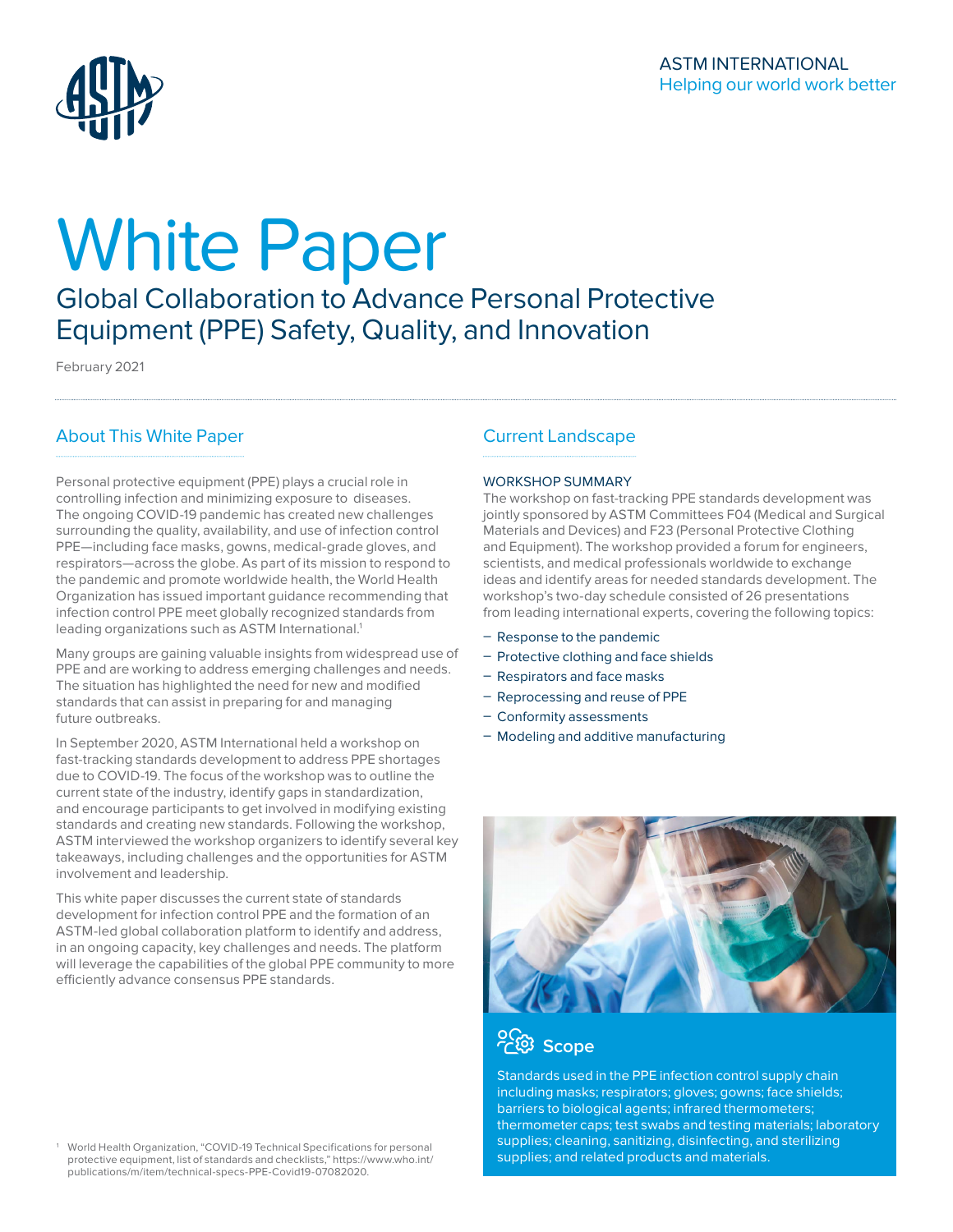

| v. |  |
|----|--|
|    |  |
|    |  |
|    |  |

#### **Non-Traditional Manufacturing**

Due to the severity of PPE shortages, healthcare systems have turned to nontraditional manufacturing options (e.g., additive manufacturing, cut and sew shops) to meet demand. These manufacturers need specific guidance to create high-quality products.

## **CHALLENGES FACING PPE QUALITY AND AVAILABILITY**

The scope and magnitude of the COVID-19 pandemic quickly overwhelmed the PPE supply chain, leading to critical shortages. Alleviating these shortages is challenging due to several factors:

## Lack of Standardization, Qualification, and Certification

While robust standards and requirements exist for many types of PPE, there are major gaps related to some highdemand equipment such as cloth face coverings and transparent face shields. This extends to qualification and certification as well.

## Reuse of Single-Use PPE

Another option to address PPE shortages is the reprocessing and reuse of PPE units designed for single use. However, this solution comes with a host of challenges, including lack of tests and methods for washing and sanitizing single-use PPE.

## New Environments and Uses

As PPE finds its way into everyday life, it is being used in new and unexpected ways and environments. For example, electrical workers need to consider the flammability of new face coverings.

## **CHALLENGES FACING STANDARDS DEVELOPMENT**

Due to the wide-ranging impacts of the pandemic, there is urgent demand for developing PPE standards as quickly as possible. However, several challenges impede the standards development and adoption process:

## Lack of Data

Many needed standards cover new areas that are not yet well understood. For nascent topics such as cloth face mask requirements and alternative manufacturing methods, the industry needs to gather more information from a wider set of stakeholders before developing a standard.

## Coordination of Stakeholders

A multitude of stakeholders—including materials suppliers, manufacturers, users, and government agencies— impact the PPE supply chain. While participation from all stakeholders is encouraged, coordinating and ensuring that all relevant stakeholders understand and are engaged in the standards development process can be challenging.

## Dissemination of Standards

The end users of PPE standards are diverse and geographically dispersed, making it difficult to not only reach them but also provide standards in a format they can effectively and efficiently use.

## Timeframe for Standards Development

Because it takes approximately nine months<sup>2</sup> to develop a voluntary consensus standard using the ASTM process, new standards may only have limited impact during the current pandemic wave. To be more responsive, standards development needs to be forward-looking and anticipate future needs and challenges.

<sup>2</sup> For a demonstrated interest and need, ASTM may consider developing an alternative deliverable or technical report that can fill a gap or need until a full standard is developed.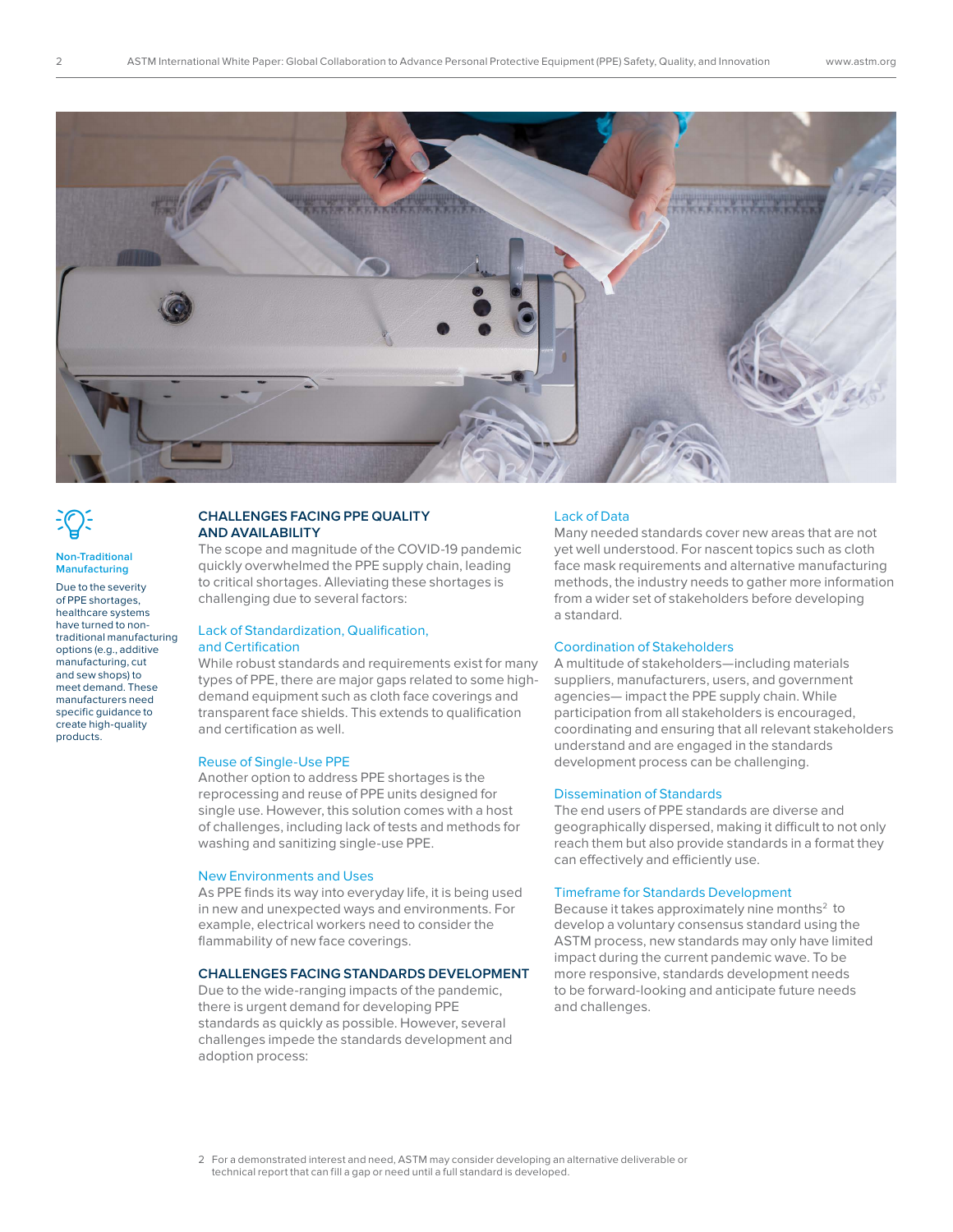# **Standards Needs**

The workshop identified the need for new and modified standards across several categories of infection control PPE. These standards address highpriority gaps that ASTM and other standards developing organizations (SDOs) can pursue to support PPE quality and availability.

## Respirators and Face Masks

- Respirator filtration testing per NIOSH<sup>3</sup> mandatory standard—sampling methodology, mounting of respirators/masks methodology, handling of samples, pressure threshold limits
- Particle filtration efficiency testing
- Physical characterization, including pressure drop
- Specification of face velocities and neutralization in ASTM F2299
- Use of surfactant-free polystyrene latex (PSL) particles
- Optical particle counter (OPC) detector limits and alternative detection methods
- Specification of initial colony forming units (CFU) concentration in ASTM Standard F2101, including more details on culture conditions



## Protective Clothing and Face Shields

- Guidance on manufacturing of isolation gowns
- Design guidance for face shields
- Basic requirements and definitions for face shields for healthcare use and material selection guidance (cleanability, disinfection)

## Reprocessing and Reuse of PPE

- Standardization and guidance relevant to emergency re-use of PPE, and harmonization of test methods across agencies
- Overlying guidance document for testing of reprocessed PPE
- Standard reference materials and quidance on residuals
- Impact of disinfectants on filtering facepiece respirators (FFRs), with regulatory input
- Automated colony counting and specification of initial bacterial concentration in ASTM F2101
- $-$  Expanded single-use methods to include reusable devices with different requirements

## Conformity Assessment

- Conformity testing for respirator fit capability
- Testing to identify counterfeit materials, kits, and devices
- Other "fit-for-purpose" methodologies

## Modeling and Additive Manufacturing

- Verification check based on flow visualization for mask fit quality, or to validate another fit test
- Guidance document for computational modeling of aerosol leakage through 3D face masks (scope provided along with details of standard)
- $-$  Modeling and simulation standards to test PPE designs prior to 3D printing
- Computational test methods to augment physical testing
- Physical test methods



# **Other**

# **01** Modifications to E1965 (infrared thermometers)

**02**  Field test methods to verify PPE function during PPE shortages

## **03**

Testing methods/ guidance development for PPE, decontamination of PPE, and best practices for using PPE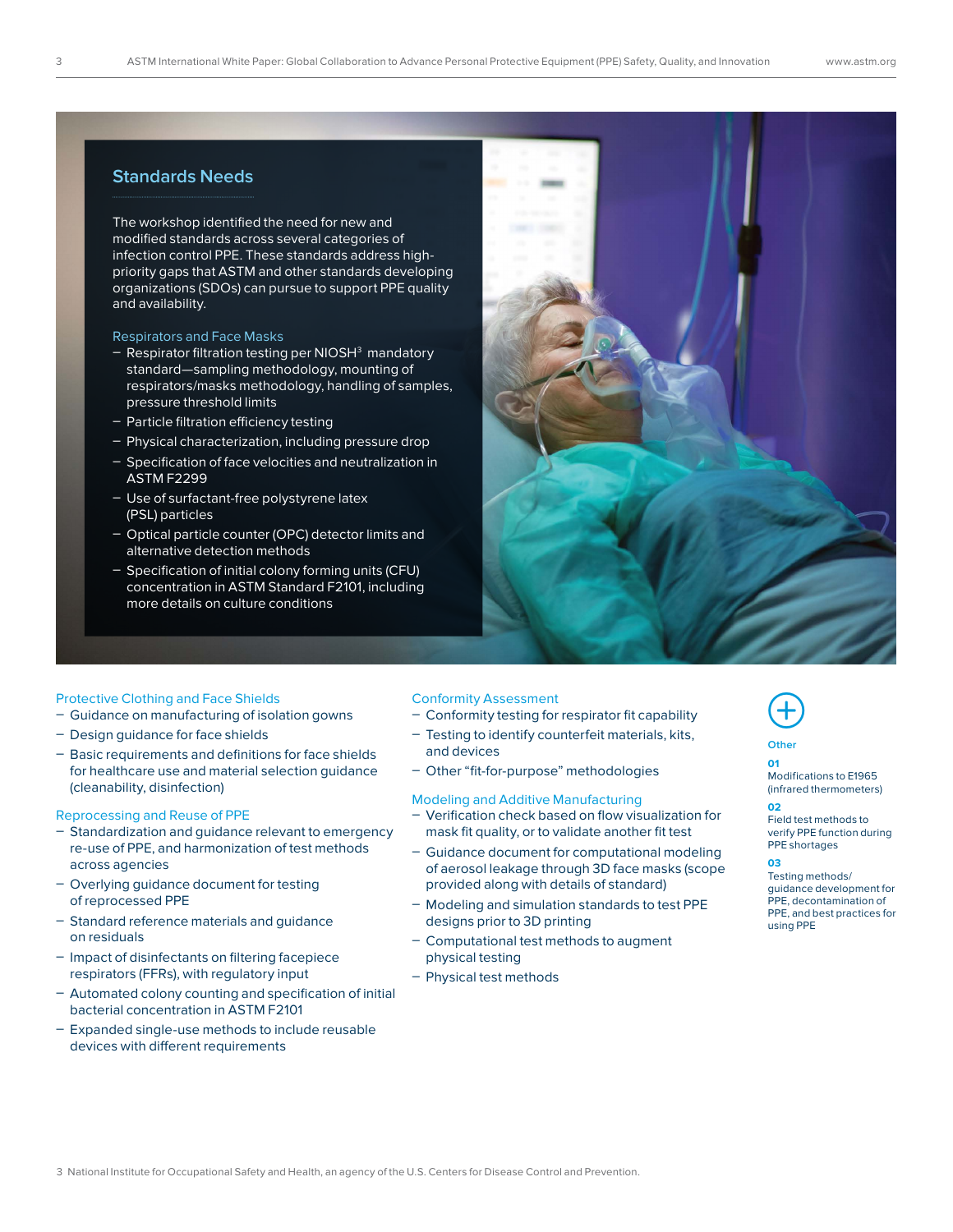# Global Collaboration Platform

To address the numerous challenges facing PPE and accelerate standards development, the community needs a global collaboration platform that unifies PPE standardization efforts by leveraging the collective capabilities of the PPE industry. At its core, the platform is a collaborative agreement—such as a memorandum of understanding—among various SDOs and other key stakeholders to identify and fill critical needs. The goal is to establish a common, shared workspace, enabled by and offering digital tools to facilitate collaborative activities and interorganizational communication. The platform could also include:

- Formation of joint (sub)committees
- $-$  Education and training opportunities
- Certification and qualification activities
- Development of technical reports and other nonstandards publications

By aligning in purpose and commitment, the global collaboration platform will serve as the go-to resource and mechanism for all PPE standards-related activities.



 $\bigoplus$ 

#### **Broader Participation and Information Sharing**

This global platform, open to any interested stakeholder, enables broader participation in the standards developing process, as well as simplified exchange of ideas and current information among participants. It allows greater input from a diverse global constituency than the existing approach, which instead relies on singular and unique standards/ standards development from a multitude of SDOs.

## **BENEFITS OF GLOBAL COLLABORATION**

## Efficient Standardization and Creation of Non-Standards Publications

Better alignment and cooperation in the standards developing community will save time and resources for SDOs and reduce confusion for the various organizations combatting the pandemic. The platform serves as a one-stop information exchange for all things technical and related to infection control PPE standards and test methods. The creation of other non-standards publications will also be explored to help address needs in an accelerated manner.

#### Coordinated R&D Leading to Standards

International standards development activities must be more proactive to keep pace with marketplace innovation. This platform could help organizations coordinate research supporting standards development and drive faster adoption of emerging technologies (e.g., 3D printing, exo technologies) across the PPE value chain.

## Regulatory Impact

By engaging global regulators and agencies, the platform will have more impact than a traditional standards committee and give participants firsthand insight into what key decision makers are discussing and prioritizing. This collaborative relationship will

also provide awareness of changes to regulatory requirements when external factors such as a global health crisis puts pressure on existing processes. For example, during the COVID-19 pandemic, some government regulatory agencies modified requirements for product authorization to help increase availability of PPE but, as supply concerns recede, the requirements will likely change again.

## ExpandedNetworks

The platform helps create greater transparency among the global PPE supply chain stakeholders and connect participants to the resources available to support their interaction for mutual benefit and the common good.